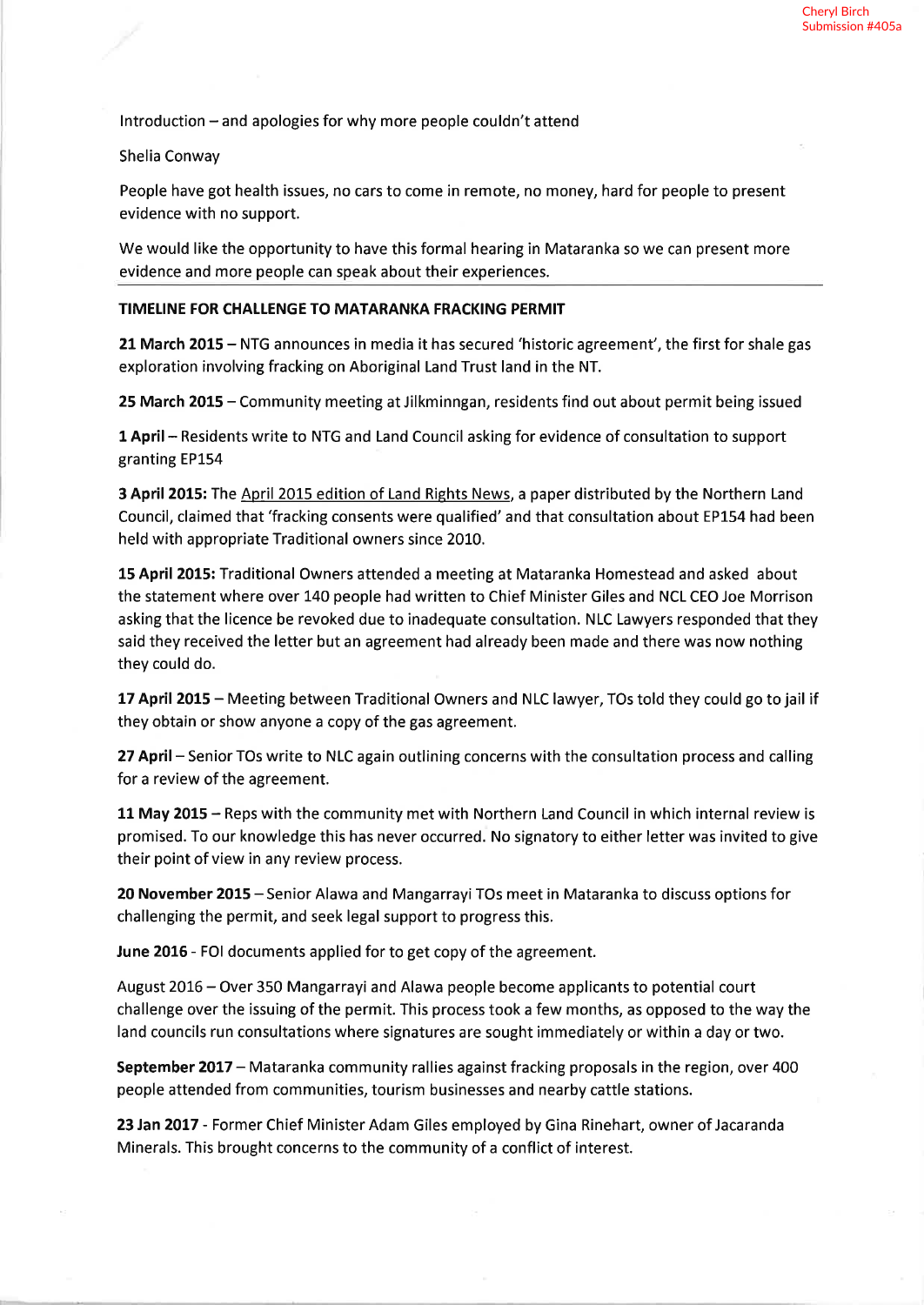June 2017 - Freedom of Information request to Department of Mines and Energy approved, but all information relating to consultation and the agreement is denied by Northern Land Council under FOI exemption.

## Consultation inadequate - consent claims challenged

ln response to questioning the consultation process for EP154 the Northern Land Council has only provided the claim that a 2km restriction on all surface water is evidence of consultation and is based on 'strict environmental conditions.'

But all our surface water is fed by underground springs. The country and river systems are very sensitive. We are worried about any drilling or fracking in that area.

These conditions appear to have been made without regard to relevant underground or surface water studies for the affected regions, and would do little to protect the underground and surface water from drilling within proximity to the catchment areas of the Roper River or Mataranka thermal springs.

How are we supposed to negotiate an agreement that protects our land, water and people when this is the best advice we are being given?

## Fracking permits on Aboriginal land - dirty deals done dirt cheap

Paperwork from consultation meetings to discuss fracking proposals could only be provided by one Traditional Owner. These showed a single gas well, a piece of pipeline and a bulldozer.

The Northern Land Council has never used an interpreter during consultation to help explain the process of fracking or gasfield development. Often old people are forced to meet with the land council to discuss proposals without any family present, especially younger people who can help them to understand.

The visual aids and description of the proposed works give no indication of what the scale and risks of the proposal may be once the project moves to a production stage.

While no project is guaranteed to move to a production phase unless sufficient quantities of gas are found, it should still be a requirement that the companies and land councils provide detailed information about what impact this may have in order for landholders to provide or withhold consent in an informed manner.

Providing this information to landholders is critical to a genuine consultation process, as landholders on Aboriginal Land Trusts such as the Mangarrayi and Alawa Trusts lose their right to object or veto <sup>a</sup> proposal once it has been agreed to at the exploration stage.

It is not informed consent.

#### SHOW ELLAGA VIDEO

Senior members of the Mangarrayi and Alawa Land Trusts have repeatedly requested the following information to help them understand the process leading to the granting of exploration permit EP154: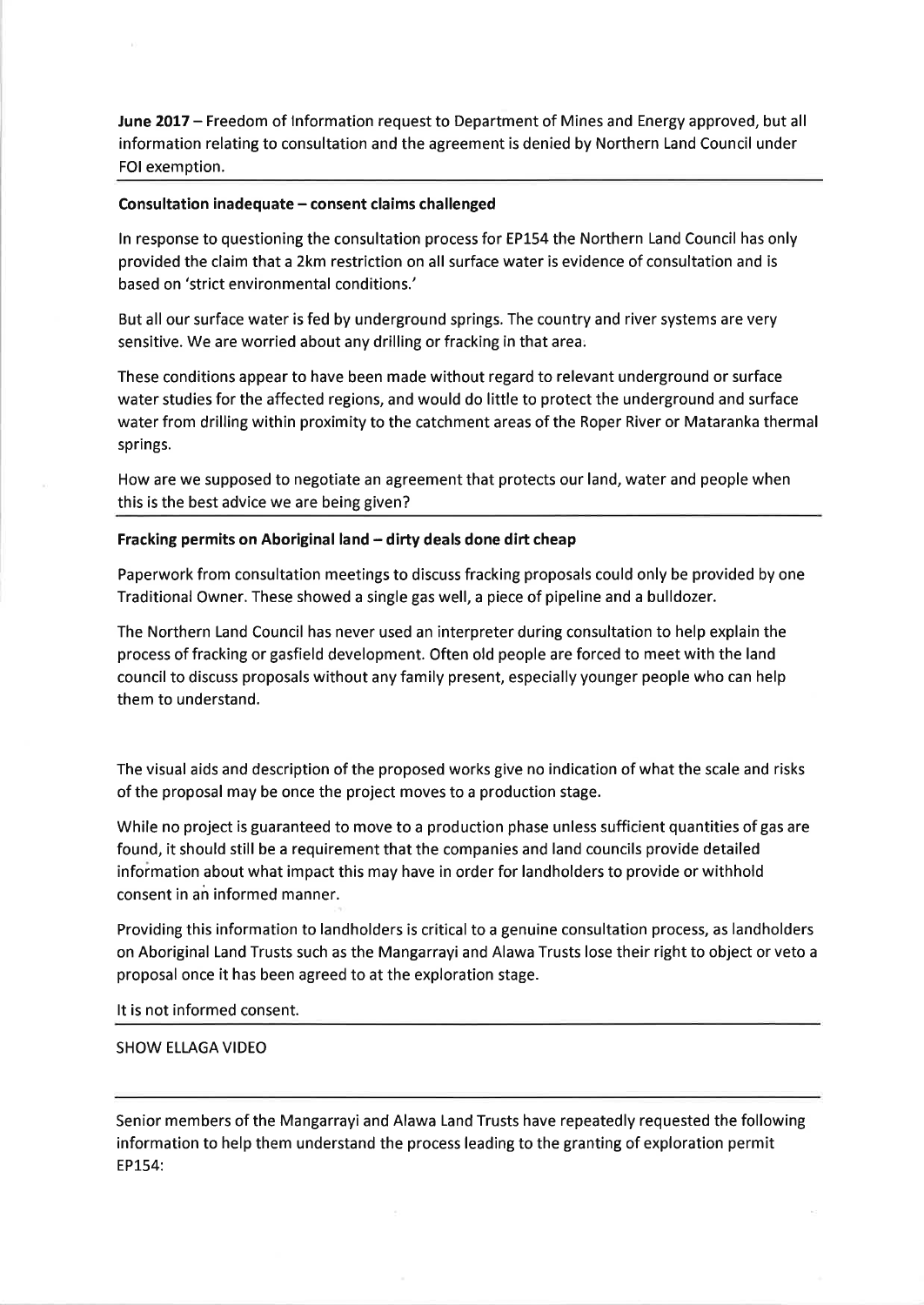- . A record of consultation meetings held including dates and locations of meetings,
- . A record of what information was presented to landholders at these meetings to explain the nature and risks of the project
- . A copy of the agreement with the companies, or even the names of landholders whose signature is on the agreement to determine whether consent was properly granted.
- . To respect a legal injunction on behalf of Senior Mangarrayi Elder Shelia Conway not to proceed with the work plan for EP154 until these documents have been provided.

None of these documents have been provided by either the Northern Land Council or the NT Government.

Following an expensive and protracted year-long application to obtain copies of any evidence of consultation provided to the NT Government by the Northern Land Council before issuing EP154, all relevant information pertaining to the consultation process and agreement making were denied by the Land Council.

This lack of transparency and deliberate blocking of critical information for landholders means only an expensive and difficult court remedy remains as an option to challenging the issuing of the permit.

We want to know why none of the agencies that hold this information are coming before this lnquiry to answer questions?

- . The NT Government Department of Mines and Energy
- . The Northern Land Council
- Hancock Prospecting/Jacaranda Minerals and joint partner Minerals Australia

The government and fracking industry say we do not know about fracking. But we know about looking after the land, our communities and our culture and we don't want this fracking coming in.

lf approvals for fracking permits are being issued on our lands, where is the responsibility of these agencies to make sure our people are informed before legal contracts are signed?

Senior Mangarryi Elder Shelia Conway believes her name may be on the gas agreement, but she continues to be denied copies of the agreement or any confirmation as to whether her name is or isn't on the agreement or was required for consent to EP154.

Other Elders who have now passed on may have also been asked to sign without fully understanding. Copies of any agreements should be made available to the affected families.

**CHE** 

We believe the permit should be revoked under provisions of the Land Rights Act and Petroleum Act NT because: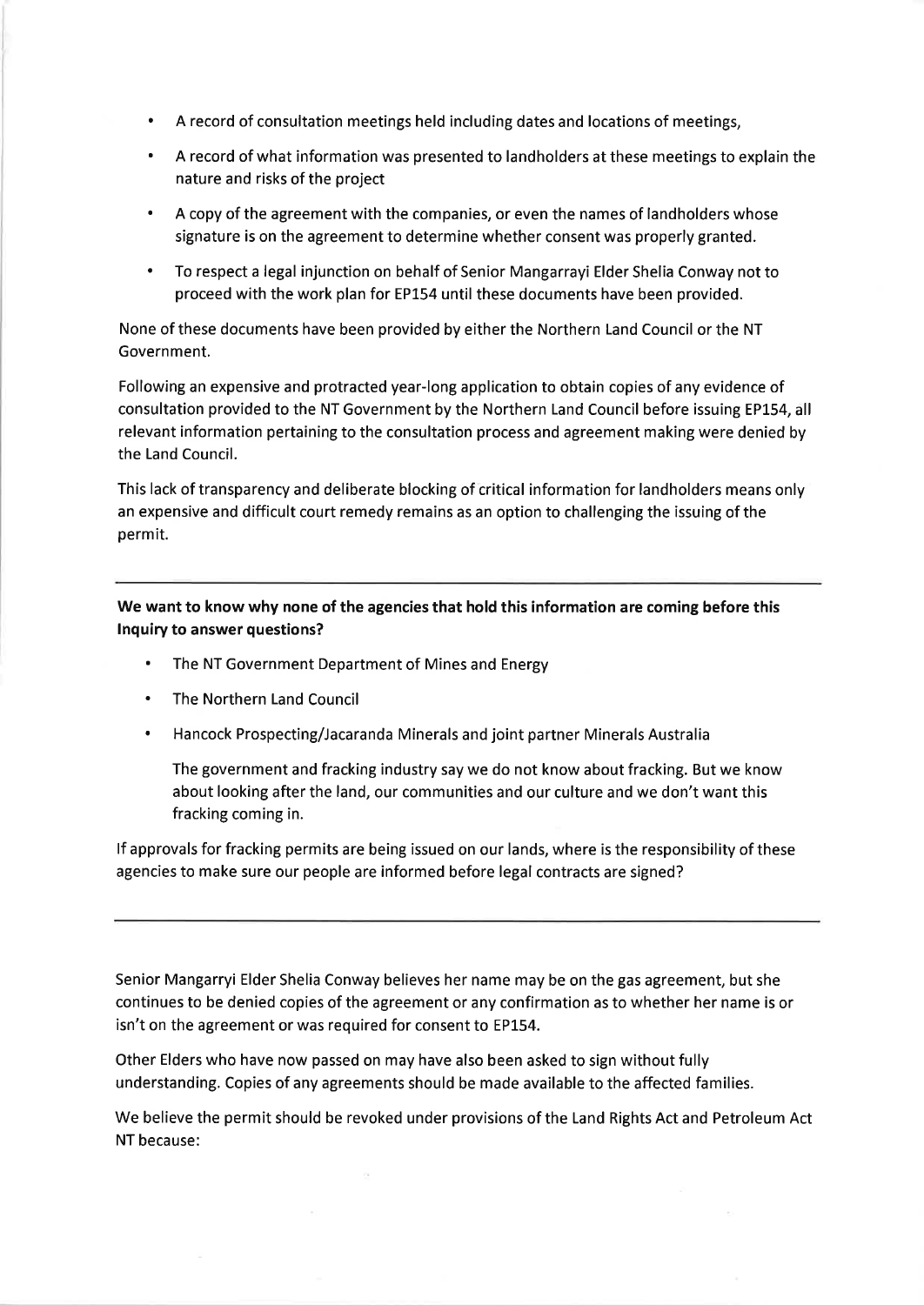- lnadequate consultation with all relevant Traditional Owners for the areas impacted by EPL54; a
- That correct NT Petroleum Act Exploration licence application processes had not been followed;
- The proponent did not adequately explain the exploration and works program to Traditional Owners.
- The Aboriginal Land Rights Act would allow the NLC to call on the Mines Minister to revoke an EL if a) it can be shown the proponent did not fully explain its program of works and b) it is believed the program of works will cause harm.

\*Show slide from interim report quotes from gas companies making agreement with mob

Page 122, Interim Report.

Gas companies say Aboriginal people are well informed about gas agreements and negotiations. But fracking is a new type of mining that we haven't had on our land before, and information about the risks is coming to light every day. How can we make an informed decision is we don't know about the process or risks and don't have the resources for independent legal or technical advice?

# DESCRIBE VIDEO OF NLC MEETING, VOTE TO SAY NO TO GAS

# Recommendations and summary

Y,

We agree with the Panel in its lnterim Report that review and appeal processes must apply to existing and future petroleum agreements, without it there is no justice for lndigenous communities and landholders.

At present, our only remedy for accessing documents related to the consultation process and granting of agreements is through a lengthy and costly court process - an option that would be denied most aggreived Aboriginal landholder due to lack of resources and difficulty negotiating the governmental and legal framework.

Land Councils exemption from FOI laws mean they do not have to provide anthropological information or information regarding financial assets that they may hold on behalf of an Aboriginal landholder group or individual.

It is our strong view that the exemption from the Freedom of lnformation Act allows Aboriginal Land Councils to operate with a very low degree of transparency and accountability that is exacerbating conflict in our communities and denying us enjoyment of our full rights as landholders under the Aboriginal Land Rights Act.

We ask that the Panel consider our case study and make a recommendation that:

appeal and review rights are afforded all landholders impacted by shale gas and petroleum permits a